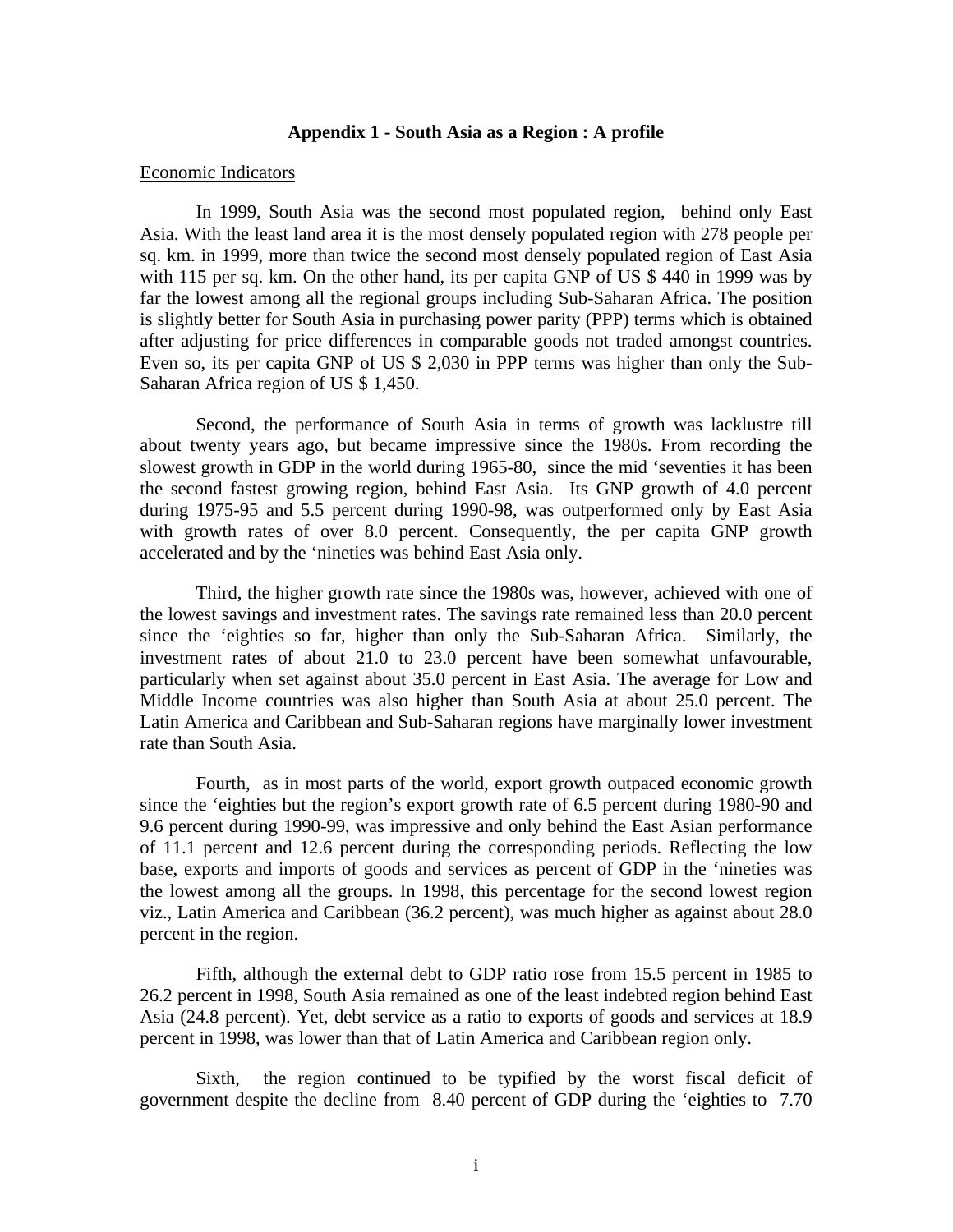percent during the first half of the 'nineties. The Eastern European and CIS countries displayed worse record of fiscal management in the latter period.

Seventh, in terms of inflation, South Asia recorded the lowest rate among all the groups of developing countries since the 'eighties. The simple annual average for the region declined from 8.83 percent during 1982-91 to 7.43 percent during 1992-99, which was better than average for Asia of 9.7 percent and 8.95 percent during the corresponding periods. Other regional groups, particularly, Latin America and Caribbean (166.9 percent and 81.3 percent) recorded far higher rate of inflation.

Eighth, barring East Asia, official development assistance as percentage of GNP was the lowest, and as an universal developing country phenomenon, declined during the 'nineties. Net portfolio investment flows which jumped from US \$ 252 million in 1992 to US \$ 4,536 million in 1998 was behind all the major regions, except the Sub-Saharan Africa. The increase in the inflow of long-term private capital in South Asia by less than two fold from US \$ 3 billion to US \$ 5 billion during 1980-89 to 1990-96 was also far lower than the three fold increase in the inflow to developing countries from US \$40 billion to US \$ 134 billion. The region's share in the total inflow to developing countries fell from 8.0 percent to 4.0 percent, and both in volume and share terms was better than Sub-Saharan Africa and the Arab States only.

Ninth, in the flow of foreign direct investment (FDI), reflecting a distinct world trend, inflows to South Asia increased from US \$ 351 million to US \$ 2,873 million and outflows increased from US \$ 20 million to US \$ 99 million during 1987-92 to 1993-98. The inflows to the region were far short of other regions. During the corresponding periods, the FDI inflow as a ratio to gross fixed capital formation among the South Asian countries ranged from 0.0 to 3.3 percent and 0.78 to 6.32 percent, significantly lower than average of all the regions, except the Arab States. The developing countries' average range from 3.90 percent to 8.08 percent. In respect of outflows, the corresponding ratios for the South Asian countries ranged from 0.0 to 0.01 percent and 0.0 to 0.2 percent, even lower than the average of Arab States, as against the developing countries' average which were 1.0 percent and 3.60 percent. Thus, the FDI stock as a ratio to GDP of the region ranged from 0.0 to 8.5 percent in 1985 and 1.0 to 12.7 percent in 1997, and was by far the lowest among all regions.

Tenth, the ratio of domestic credit provided by banking sector, the dominant sector of financial intermediaries in a modern economy, as a ratio to GDP, reflecting the degree of banking presence in an economy, was the lowest in the region in 1990 with 48.3 percent. In 1999, the ratio was 44.1 percent, as against the average of 72.2 percent for the developing countries and 113.0 percent of East Asian region; but it was higher than the Latin America and Caribbean and the Sub-Saharan regions.

# Infrastructure Indicators

A well developed infrastructure is a *sine qua non* of economic development which in the recent times has another dimension in the form of access to information flows as a major driving force of economic integration, together assuming immense importance in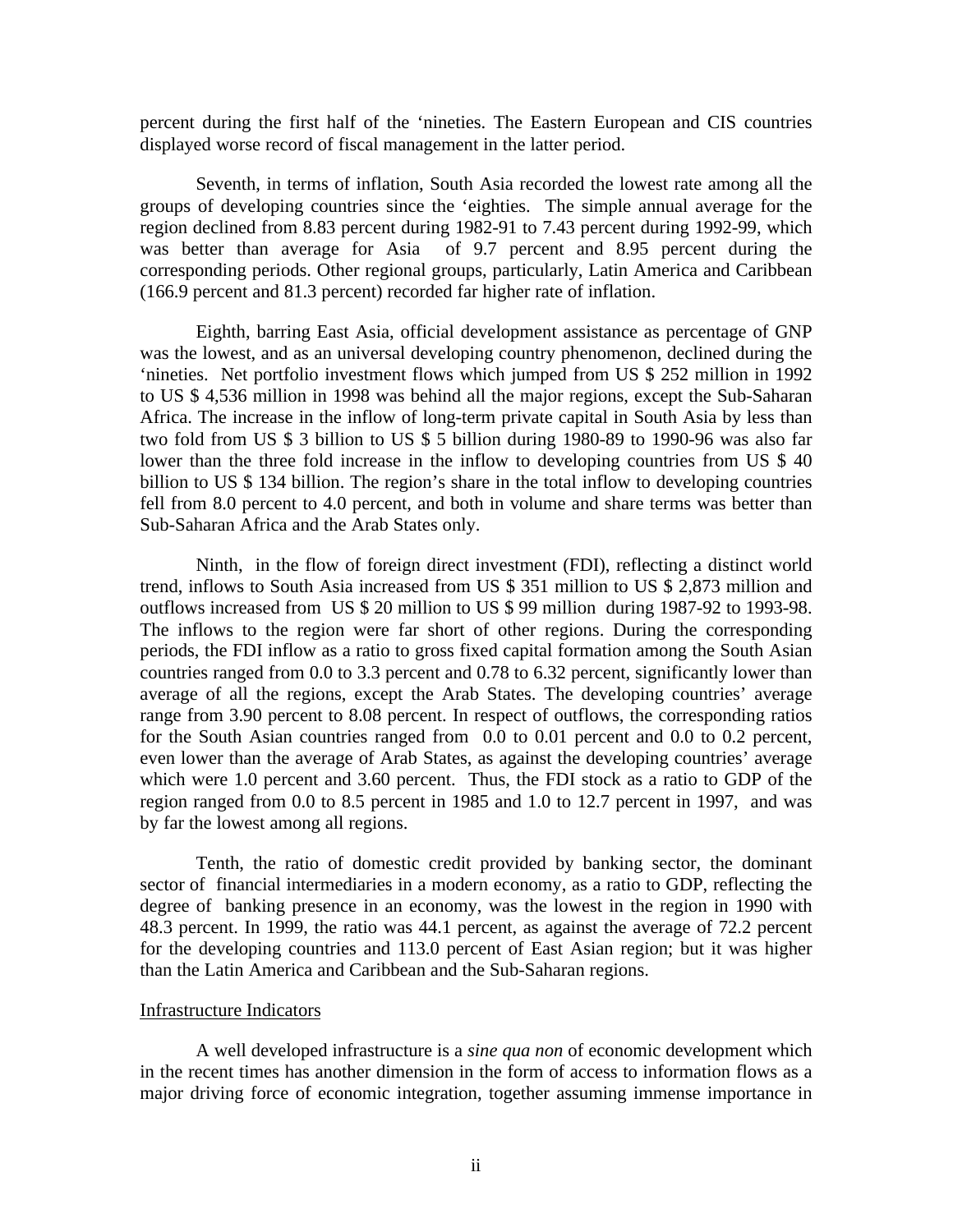terms of reaping benefits from globalisation. Where South Asia stands in the global context in this regard is set out below.

First, the per capita power consumption in South Asia, which was the lowest in 1980 at 173 kwh could only improve to 479 kwh in 1997 to be only marginally higher than Sub-Saharan Africa, while East Asia and Latin America and Caribbean regions were far ahead at 1105 kwh and 1749 kwh, respectively. On the other hand, the transmission and distribution (T&D) losses of 18.0 percent in the 'nineties, as against 8.0 percent in East Asia and the average of about 11.0 percent for Low and Middle Income countries, was the highest.

Second, the percentage of paved roads to total roads which increased from 37.5 percent in 1990 to 57.0 percent in 1997-98, however, was higher than most of the regions, except the Eastern Europe and the CIS countries among the developing country regions on the latter date.

Third, Sub-Saharan Africa was the only group faring worse than South Asia with regard to information flows. During 1996-98, 69 televisions per 1000 people in the South Asia region was higher than 50 in Sub-Saharan Africa, while East Asia (275), Latin America and Caribbean (252) and Low and Middle Income countries (162) were far ahead. Similarly, 24 telephones per 1000 people was markedly lower than 85 for East Asia and 118 for Latin America and Caribbean region. Mobile phones of 2 per 1000 people during the same period was the lowest of all the regions. Only 3 PCs were available per 1000 people in South Asia in 1998, while even the next lowest Sub-Saharan Africa had about three times more. Further, internet hosts with 0.01 hosts per 1000 people in 1998 was totally at the margin against the next lowest Arab States with 0.13, while other regions were far ahead.

## Social Indicators

Besides infrastructure, it is the quality of the populace, determined by their health, education and nutrition, that is utmost for economic development and its sustenance. South Asia's situation in this area seems to be not very rosy.

First, adult literacy of 54.3 percent in 1998 was the lowest among all the regions, lower than 59.6 percent in Sub-Saharan Africa while the average of 72.7 percent for Low and Middle Income countries, and of over 83.0 percent in East Asia and Latin America and Caribbean were far ahead. Similar was the case with youth literacy rate of 68.9 percent in 1998, which was also lower than all the regions. Further, South Asia spent a lower percentage of its GDP on education in the 'nineties than all other regions, except East Asia. Scientists and engineers per one million South Asians were only 137 during 1987-97 as against 492 in East Asia. It may not be surprising that in 1998, 4.0 percent of South Asian exports was hightech exports as against 28.0 percent for East Asia and the average of 17.0 percent for the Low and Middle Income countries.

Second, during 1982-85, only 52.0 percent of South Asians had access to safe water while in Latin America and Caribbean region, it was 72.0 percent. However, the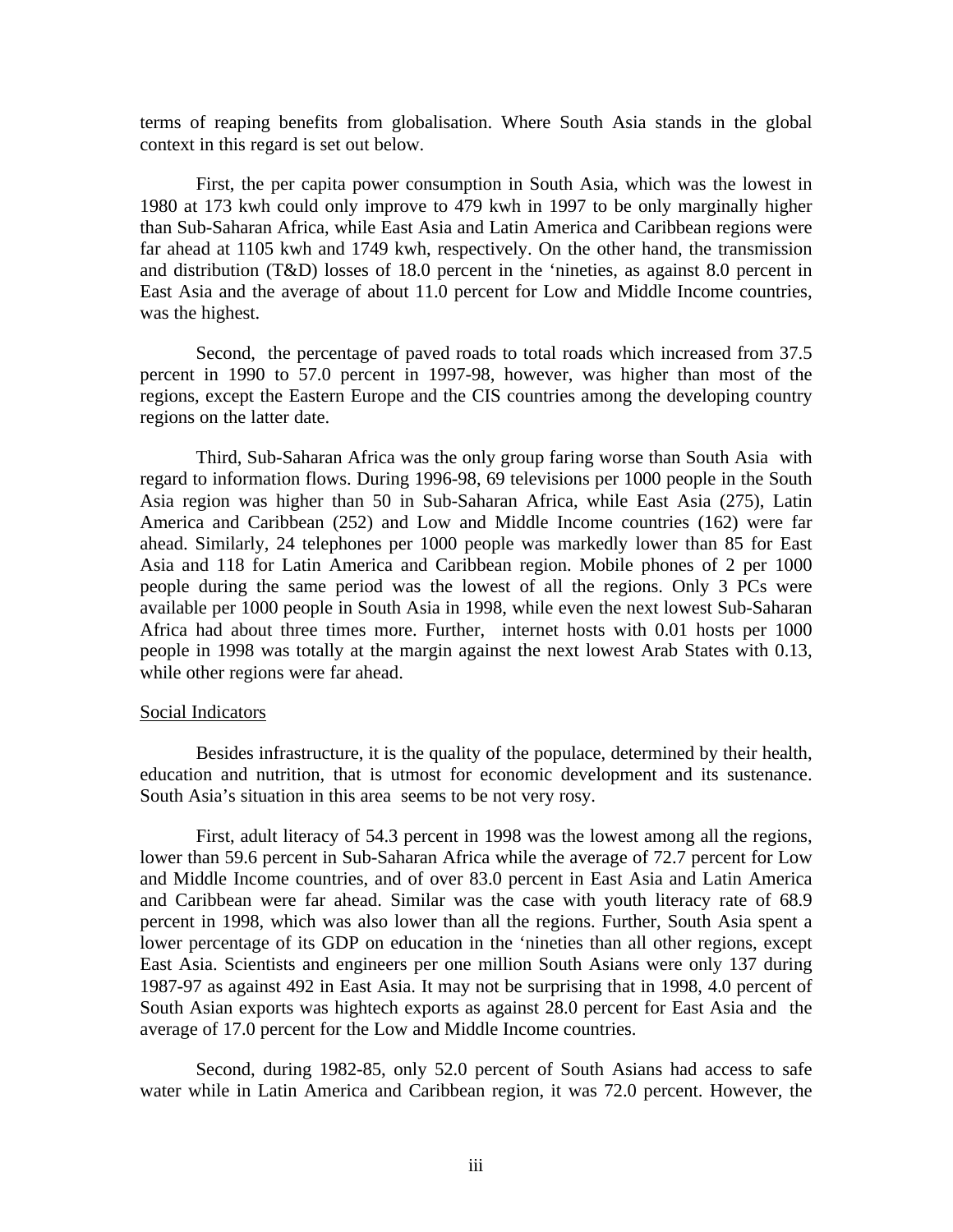position improved to 82.0 percent during 1990-98 and was higher than most regions, but it compares unfavourably against East Asia excluding China (92.0 percent). In sanitation, only 7.0 percent of South Asians had access to it during 1982-85, while the position was 46.0 percent in Latin America and Caribbean region. During 1990-98, the same percentage rose to 35.0 percent but was still the lowest of all groups.

Infant mortality rate of 72 per 1000 was the highest, barring 106 in Sub-Saharan Africa, as against 37 in East Asia and 32 in Latin America and Caribbean. Life expectancy in South Asia improved from 50 years during 1970-75 to 63 years during 1995-2000, but only an average Sub-Saharan African was expected to have a shorter life span during the corresponding period.

Availability of doctors per one lakh South Asians during 1992-95 was 44, only higher than 32 in Sub-Saharan Africa while East Asia and Latin America and Caribbean were far ahead with 115 and 132, respectively. And in terms of nurses per lakh people of 24 during 1992-95, it was highly unfavorable even against the second lowest East Asia with 94 nurses per lakh people.

Reflecting the above, the region spent less than 1.0 percent of GDP on health related expenditure being the lowest among all the regions while Latin America and Caribbean spent 3.1 percent of GDP and Eastern Europe and CIS spent 4.5 percent during the 'nineties. The world average was 5.6 percent during 1996-98.

Third, in 1970, daily per capita supply of calories of 2,103 in the region was above that of 2,050 calories in East Asia alone in the regional groups. But by 1997, East Asia with 2,906 calories had far surpassed the level of 2,467 calories in South Asia. Sub-Saharan Africa's daily per capita supply which was better than Asia at 2,271 in 1970 had declined to 2,237 in 1997, to be the only region falling behind South Asia. In the daily per capita supply of protein also, 59 grams in South Asia in 1997 was below all groups, except Sub-Saharan Africa due to decline by 4.1 percent between 1970 and 1997. Similarly, the daily supply of fat of 45 grams in South Asia in 1997 was the lowest among all the regions, though the region recorded the second fastest increase after East Asia between 1970 and 1997.

Environmental issues have assumed greater importance in the recent years. In 1996, the region emitted 1,393 metric tons of carbon dioxide into the atmosphere accounting for 5.8 percent of the total emissions in the world. This proportion of emission was larger than many of the regions, but East Asia had a much higher level of emission.

#### Institutional Factors

Besides the above economic, infrastructure and social factors, institutional framework would need to be reckoned for progress and also for meeting competitive pressures from the increasing pace of globalisation. In fact, as economic transactions and social provisions are made under a given institutional set up, the set up must facilitate them. However, evaluation of institutional factors is complex and methodologies are still in their infancy. Further, apart from measurable indicators through specific numbers,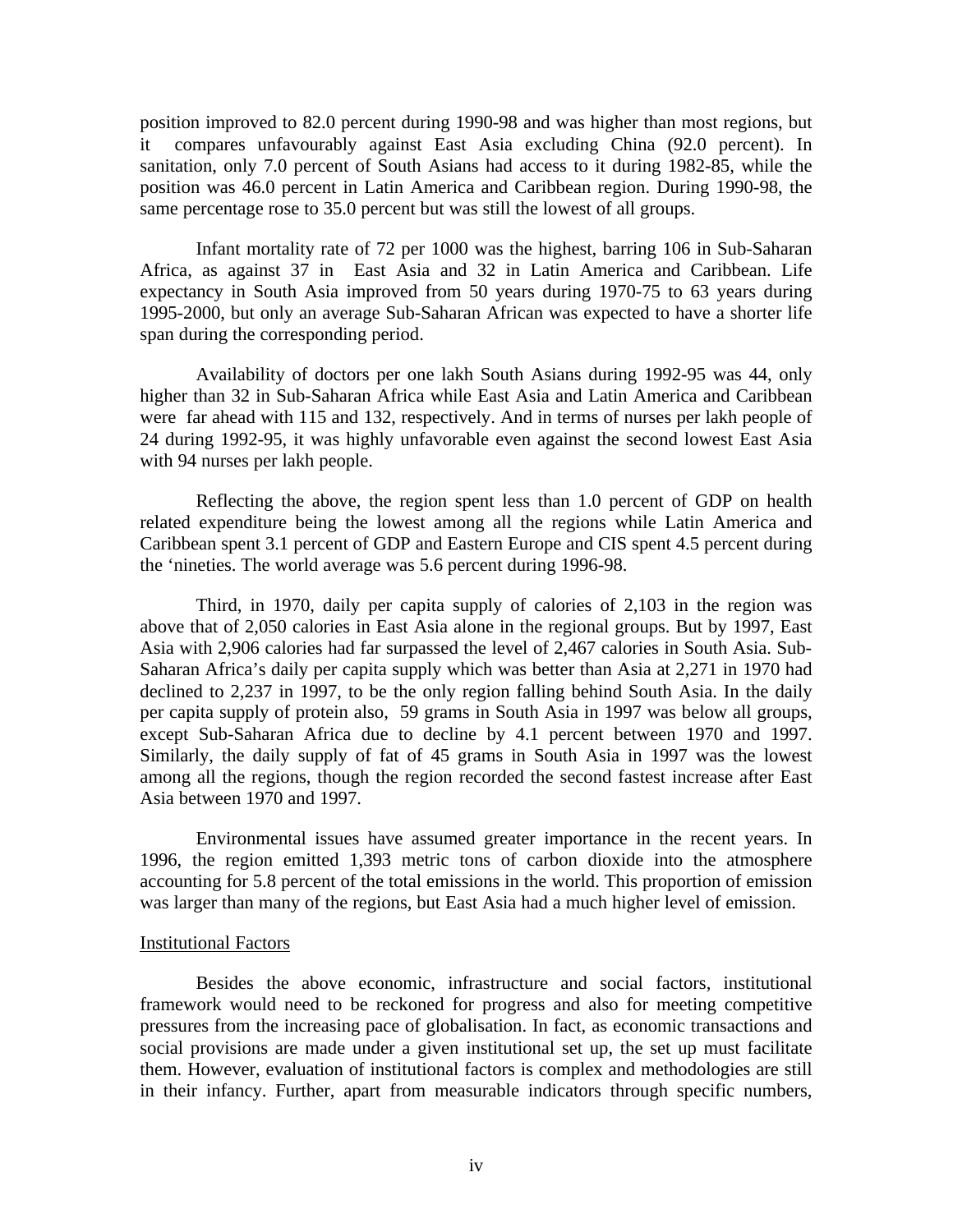there are others which assess quality of performance, efficiency, competition and all these do reflect dynamism of an economy. There is no single source of information on these factors, and where they are available even in a scattered fashion, the rankings are primarily done for individual countries thereby making group comparison extremely difficult. But, it is still worthwhile to see how South Asian countries perform, to the extent one or more form part of the assessments made.

On corruption, Transparency International and Gottingen University's ranking of 54 countries in 1996, which is based on the perception of business people on the transparency of the politicians and public officials of a country, ranked three South Asian country of Pakistan, Bangladesh and India respectively at  $53<sup>rd</sup>$ ,  $51<sup>st</sup>$ , and  $46<sup>th</sup>$  or as the  $2<sup>nd</sup>$ , the 4<sup>th</sup> and the 9<sup>th</sup> most negatively perceived.

The World Bank captures the quality of governance by five broad indicators. They are: a) government effectiveness and stability, which include institutional and government stability and general public's satisfaction with the government policies; b) role of law and business environment, based on corruption/kickbacks, law and order, legal rights, etc.; c) general public administration judged by quality of bureaucracy, its strength and exposure to political interference and accountability; d) public finance, which among others, includes quality of budget, efficiency and equity of expenditure and receipts and management of public finances; and e) outcomes, which are shown by poverty, mortality, literacy, etc. For 1995, the available information on the position of India and the rest of the South Asian countries, separately, against groups of developing countries, selected large countries (China, Mexico, South Africa, Brazil and Poland), South-East Asia (represented by Indonesia and Thailand), and industrial countries (represented by the U.K. and the U.S. ) are as follows:

- With regard to the role of law and business environment, the South Asian countries lagged behind all the groups with the exception that India within this group is relatively better at about the level of South-East Asia and the developing countries.
- Except against the developing countries, the standard of general public administration in South Asian countries other than India is lower than all groups of countries. Indian standard in this regard is only behind that of industrial countries.
- The position of public finance in India is behind the group of selected large countries and the industrial countries only, but its neighboring countries (i.e., South Asia excluding India) have the worst public finance among all the groups.
- Expectedly, in UNDP's 'Human Development Index', a composite measure of basic human development derived from income, longevity and educational attainment, except for two in the ranks of medium level, all South Asian countries were ranked low in 1998, ranging between 138 to 155 out of the total 174 countries.
- In the various socio-economic indices referred below, except for that of risk ratings, all the rankings are on individual countries, and India is the only South Asian country covered in the surveys. Therefore, a comparison is possible only between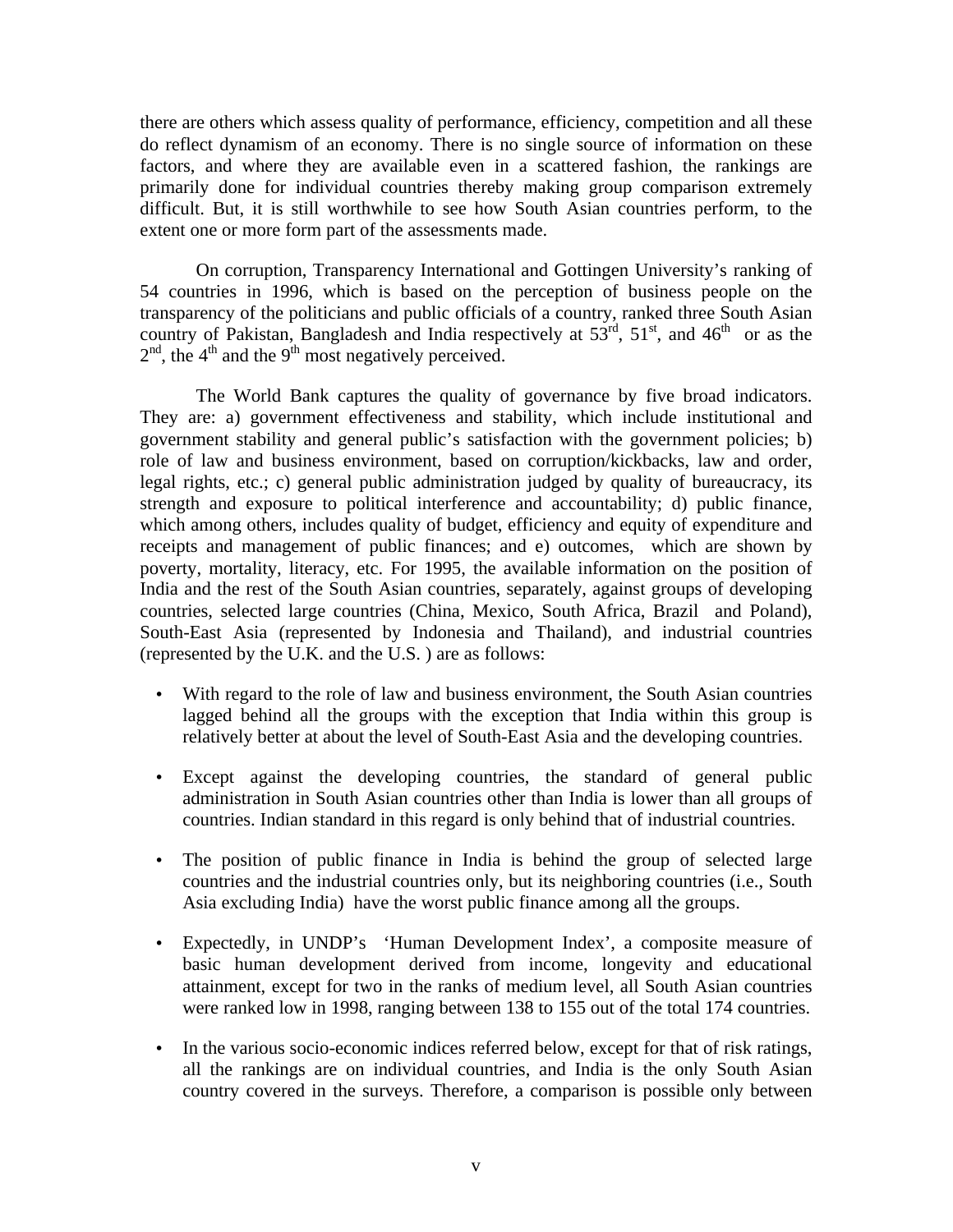select countries from different regional groupings representing that group and India qualifying for South Asia.

• 'Economic Creativity Index' is one of the indices derived from the involvement in technological improvement and the business start-ups environment and, gets reflected in the growth performance of a country. In the World Economic Forum (WEF) survey in 2000, of the 59 countries, India, was ranked  $38<sup>th</sup>$ , which was higher than that of Asian countries like Indonesia, Thailand and China.

Thus, with regard to factors underpinning current economic performance captured by 'Current Competitiveness Index', India, out of 58 countries in 2000 ranked  $37<sup>th</sup>$ , and was also placed higher than South-East Asian countries and China.

In 'Growth Competitiveness Index' that measures the factors contributing to future growth of per capita income, India ranked  $49<sup>th</sup>$  among the 59 countries in 2000. The South-East Asian countries and selected large countries were all placed higher than India.

In the 'Microeconomic Competitiveness Index' measuring the operating practices and strategies of firms and the environment in which these firms compete, the ranking of 58 countries in 1999 placed India at the  $42<sup>nd</sup>$  position.

Similarly, in 'Environment Regulatory Regime Index' in 2000, and 'Financial Market Sophistication Index' in 1999, India, ranked  $43<sup>rd</sup>$  and  $39<sup>th</sup>$  out of 53 and 59 countries, respectively. These ranks were comparable, if not worse, to other Asian countries included in the surveys but distinctly lower than many large countries from other continents.

Inflow of investment fund is so essential in the process of globalisation. But these are also conditioned upon the risk ratings of the country/region. In the composite International Country Risk Guide (ICRG), risk rating, which is an overall index of investment risk in a country, as of March 2000, South Asia had a rating of 61.3 which was lower than all the regional groups, except the Sub-Saharan Africa. Similarly, in the institutional investor credit rating, which indicates the probability of a country's default, the rating of 26.1 was also higher than the Sub-Saharan Africa only.

But in 'Recessionary Expectation Index' which indicates the extent of confidence that a country will not go into slump, India, the only South Asian country in the group, was placed quite high in 2000.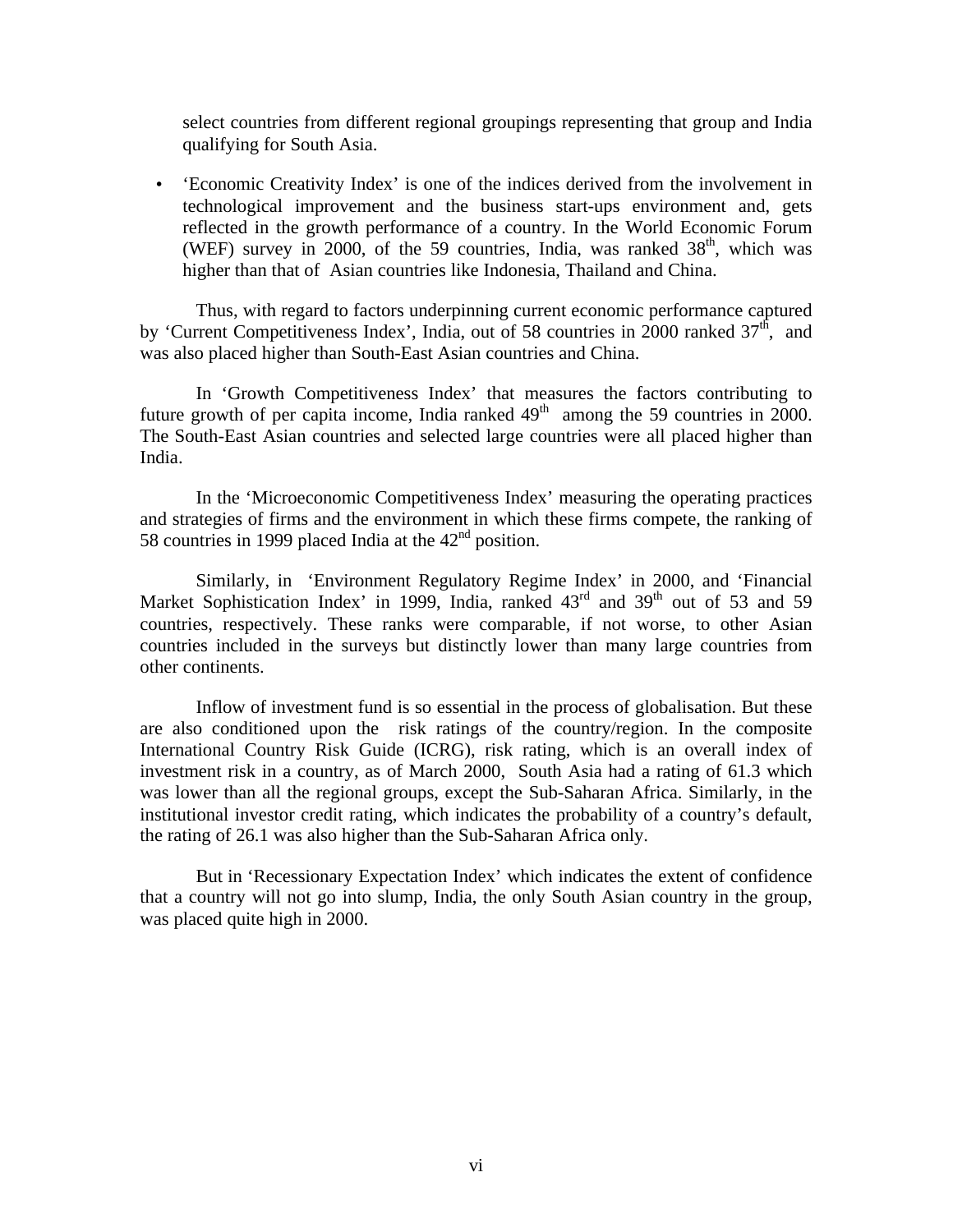## **Appendix 2 – South Asian Countries : A Profile**

First, real GNP growth has been above 4.0 percent in all the countries during 1975-95, and picked up in each of the countries in the 'nineties, barring Pakistan. Thus, the per capita GNP also picked up during the corresponding period in most of the countries.

Second, inflation rate on an average between 1982 and 1999 ranged between 5.0 and 10.0 percent among these countries, with Sri Lanka being the only country crossing double digit. These rates were highly favourable in the developing countries context, and particularly against Latin America.

Third, though there are no large differences in growth performance, the savings and investment rates during the 'eighties and the 'nineties differed significantly among these countries. On the one hand, Bangladesh recorded a low savings rate of less than 10.0 percent or a high consumption rate of over 90.0 percent of GDP during the 'nineties, while on the other, the consumption rate in Bhutan was much lower at less than two-third or the saving rate was over one-third. These two countries were also at the extreme end in the investment rate during the 'nineties, about 15.0 percent in Bangladesh and about 46.0 percent in Bhutan.

Fourth, the average merchandise export growths during 1981-99 were above 7.0 percent in all the seven countries, though in four of them growth rate in the 'nineties declined from that of the 'eighties. On the other hand, merchandise imports growth increased in all, but for Maldives, during the latter period. Trade to GDP ratio increased in all, barring Pakistan, and in 1998 ranged from 24.8 percent (India) to over three-fourth for the smaller economies like Bhutan and Sri Lanka. All the countries recorded current account deficit, ranging from 1.13 percent of GDP (India) to 15.0 percent (Bhutan) during the 'nineties. Between 1985 and 1998, external debt to GDP ratio increased in the region, except Maldives, and for the smaller South Asian economies, the ratios were higher than the average of developing countries. However, debt service ratio declined in most, and ranged between 6.3 percent (Bhutan) and 23.6 percent (Pakistan) in 1998.

Fifth, despite the general decline from the 'eighties, the government deficits, barring Bhutan, were uniformly large in all the countries during the 'nineties, ranging from 5.39 percent of GDP (Bangladesh) to 13.08 percent in Maldives.

Sixth, there was marked decline in the official development assistance as percent of GDP during the 'nineties in all the countries. However, barring India and Pakistan, the levels were higher from the average of developing countries in 1998. Net portfolio investment has been almost wholly accounted for by India. FDI inflows increased during 1987-92 to 1993-98, but was mainly accounted by India, Pakistan and Sri Lanka. The inflows form significant level of gross fixed capital formation only in Pakistan and Sri Lanka, while outflows have been insignificant in all the countries. FDI stocks form some significant proportion of GDP only in Maldives, Pakistan and Sri Lanka.